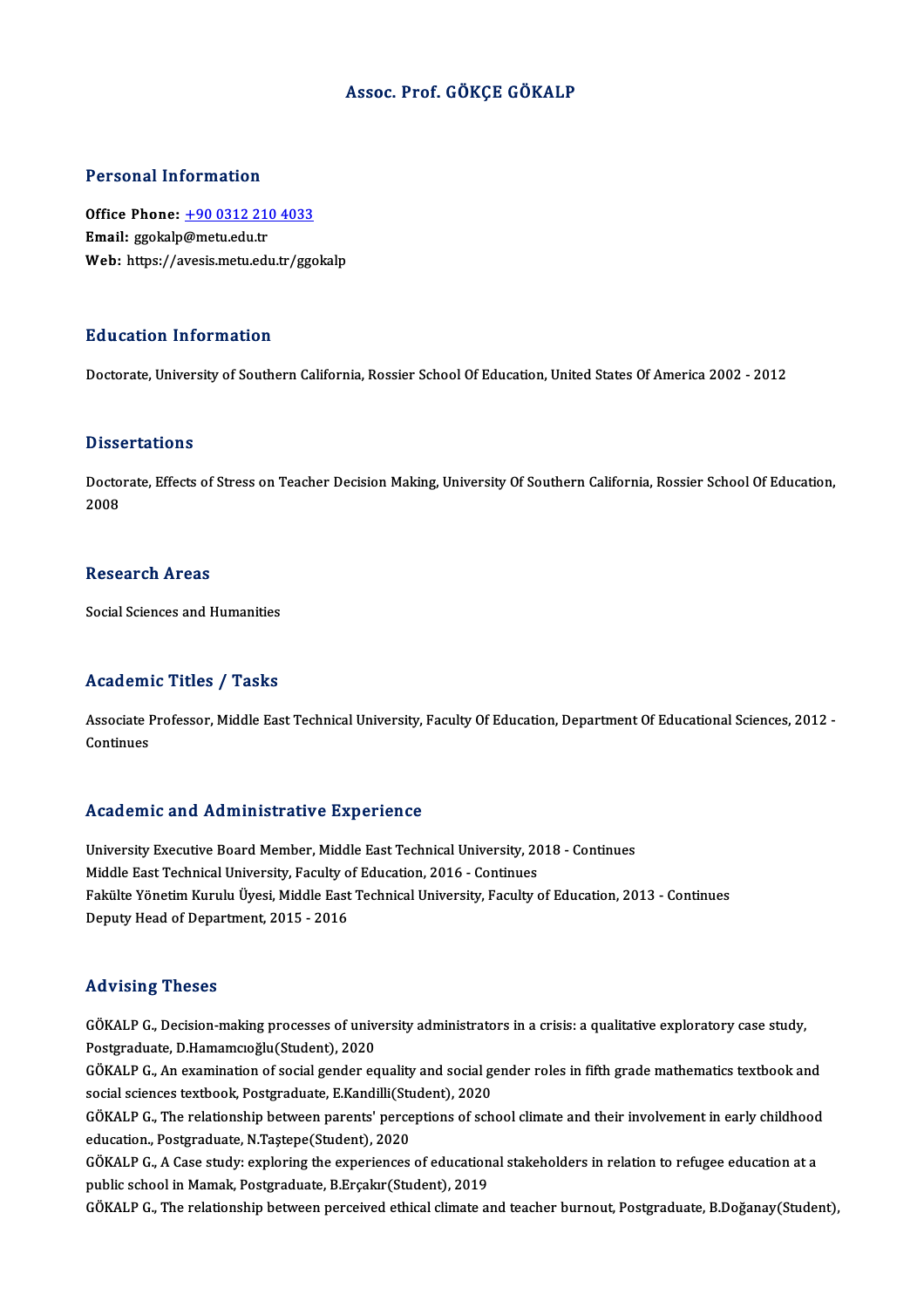2019

2019<br>GÖKALP G., The relationship between teachers' learning organization perceptions and their attitudes towards change,<br>Restanaduate S Safal:(Student), 2019 2019<br>GÖKALP G., The relationship between<br>Postgraduate, S.Şafak(Student), 2019<br>GÖKALB G., The rela of persensl and c GÖKALP G., The relationship between teachers' learning organization perceptions and their attitudes towards change<br>Postgraduate, S.Şafak(Student), 2019<br>GÖKALP G., The role of personal and organizational factors on student

Postgraduate, S.Şafak(Student), 2019<br>GÖKALP G., The role of personal and<br>Doctorate, H.YÜCEL(Student), 2018<br>GÖKALB G. The Bele of personal and Doctorate, H.YÜCEL(Student), 2018

GÖKALP G., The Role of personal and organizational factors on student attrition from graduate education: "do or die?",<br>Doctorate, H.Yücel(Student), 2018 GÖKALP G., The Role of personal and organizational factors on student attrition from graduate education: "do or die?",<br>Doctorate, H.Yücel(Student), 2018<br>GÖKALP G., Experimental exploration of attitude change: A path model

Doctorate, H.Yücel(Student), 2018<br>GÖKALP G., Experimental exploration of attitude change: A path model of cognitive dissonance, The G. States among prospective teachers, Doctorate, Ö.ÇALIŞKAN(Student), 2017<br>CÖKALP G. Schoo GÖKALP G., Experimental exploration of attitude change: A path model of cognitive dissonance, resilience, and read<br>for organizational change among prospective teachers, Doctorate, Ö.ÇALIŞKAN(Student), 2017<br>GÖKALP G., Schoo

for organizational change among prospective teachers, Doc<br>GÖKALP G., School culture as predictor of teachers' attitude<br>organizational trust, Postgraduate, H.Ergin(Student), 2016<br>GÖKALP G. EMİL S. Hiding in the shadow of so GÖKALP G., School culture as predictor of teachers' attitudes towards professional development: mediating role of<br>organizational trust, Postgraduate, H.Ergin(Student), 2016<br>GÖKALP G., EMİL S., Hiding in the shadow of centr

organizational trust, Postgraduate, H.Ergin(Student), 2016<br>GÖKALP G., EMİL S., Hiding in the shadow of centralised education system: An exploratory analysis of instructional<br>leadership with respect to socioeconomic status, GÖKALP G., EMİL S., Hiding in the shadow of centralised education system: An exploratory analysis of instructional<br>leadership with respect to socioeconomic status, Postgraduate, R.ÇINAR(Student), 2016<br>GÖKALP G., School cul

leadership with respect to socioeconomic status, Postgradua<br>GÖKALP G., School culture as predictor of teachers' attitudes<br>organizational trust, Postgraduate, H.ERGİN(Student), 2016<br>GÖKALP G. Experiences of education polisy GÖKALP G., School culture as predictor of teachers' attitudes towards professional development: Mediating role of<br>organizational trust, Postgraduate, H.ERGİN(Student), 2016<br>GÖKALP G., Experiences of education policy actors

organizational trust, Postgraduate, H.ERGİN(Student), 2016<br>GÖKALP G., Experiences of education policy actors in relation to the role of the national education council in the process<br>of policy-making, Postgraduate, S.KAYA(S GÖKALP G., Experiences of education policy actors in relation to the role of the national education council in t<br>of policy-making, Postgraduate, S.KAYA(Student), 2016<br>GÖKALP G., The Relationship between parents' perception

of policy-making, Postgraduate, S.KAY/<br>GÖKALP G., The Relationship between<br>Postgraduate, H.Yücel(Student), 2015 GÖKALP G., The Relationship between parents' perceptions of school climate and their involvement in school,<br>Postgraduate, H.Yücel(Student), 2015<br>GÖKALP G., The perceptions of education inspectors about the current inspecti

Postgraduate, H.Yücel(Student), 2015<br>GÖKALP G., The perceptions of education inspectors about the current inspection system and ex<br>inspectors from a new inspection system: A case study, Postgraduate, M.AVCİL(Student), 2015 GÖKALP G., The perceptions of education inspectors about the current inspection system and expectations of<br>inspectors from a new inspection system: A case study, Postgraduate, M.AVCİL(Student), 2015<br>GÖKALP G., The relation

inspectors from a new inspection system: A case study, Postgraduate, M.AVCİL(Student), 2015<br>GÖKALP G., The relationship between parents' perceptions of school climate and their involvement in school,<br>Postgraduate, H.YÜCEL( GÖKALP G., The relationship between parents' perceptions of school climate and their involvement in school,<br>Postgraduate, H.YÜCEL(Student), 2015<br>GÖKALP G., Relationship between the organizational climate and occupational s

Postgraduate, H.YÜCEL(Student), 2015<br>GÖKALP G., Relationship between the organizational climate and occupational stress experien<br>in the preparatory schools of five universities in Ankara, Doctorate, E.SOYLU(Student), 2013

# in the preparatory schools of five universities in Ankara, Doctorate, E.SOYLU(Student), 2013<br>Articles Published in Journals That Entered SCI, SSCI and AHCI Indexes

rticles Published in Journals That Entered SCI, SSCI and AHCI Indexes<br>I. Effects of threat to a valued social identity on implicit self-esteem and discrimination<br>Smugge L.Wittis M. CÖKALR.C SECT ADHOREA IN JOURNAL<br>Effects of threat to a valued<br>Smurda J., Wittig M., GÖKALP G.<br>CPOUP PROCESSES & INTERCR Effects of threat to a valued social identity on implicit self-esteem and discrimination<br>Smurda J., Wittig M., GÖKALP G.<br>GROUP PROCESSES & INTERGROUP RELATIONS, vol.9, no.2, pp.181-197, 2006 (Journal Indexed in SSCI) GROUP PROCESSES & INTERGROUP RELATIONS, vol.9, no.2, pp.181-197, 2006 (Journal Indexed in SSCI)<br>Articles Published in Other Journals

rticles Published in Other Journals<br>I. Evolution of Pre-service Teachers' Perceptions about Classroom Management and Student<br>Mishebayier in an Inquiry based Classroom Management Course Most I dononed in other journals<br>Evolution of Pre-service Teachers' Perceptions about Classroom<br>Misbehavior in an Inquiry-based Classroom Management Course<br>COKALB.C. Con L Evolution of Pre<br>Misbehavior in<br>GÖKALP G., Can I.<br>Action in Teacher Misbehavior in an Inquiry-based Classroom Management Course<br>GÖKALP G., Can I.<br>Action in Teacher Education, 2021 (Refereed Journals of Other Institutions)<br>Parantal Barcantions of School Climate and Parant Involvement in t

GÖKALP G., Can I.<br>Action in Teacher Education, 2021 (Refereed Journals of Other Institutions)<br>II. Parents' Perceptions of School Climate and Parent Involvement in terms of Education Levels of<br>Parents and Crade of Their Chi Action in Teacher Education, 2021 (Refere<br>Parents' Perceptions of School Clima<br>Parents and Grade of Their Children<br>FRTEM H Y CÖKALRC Parents' Perceptions<br>Parents and Grade of<br>ERTEM H.Y., GÖKALP G.<br>HACETTEDE UNIVERSITE Parents and Grade of Their Children<br>ERTEM H. Y. , GÖKALP G.<br>HACETTEPE UNIVERSITESI EGITIM FAKULTESI DERGISI-HACETTEPE UNIVERSITY JOURNAL OF EDUCATION,<br>vol 35, no.1, nn 78,91,2020 (Journal Indoved in FSCD) ERTEM H. Y. , GÖKALP G.<br>HACETTEPE UNIVERSITESI EGITIM FAKULTESI DERGI:<br>vol.35, no.1, pp.78-91, 2020 (Journal Indexed in ESCI)<br>Lisansüstü, Eğitim'de Öngüt İklimi Ölseği'nin Celi HACETTEPE UNIVERSITESI EGITIM FAKULTESI DERGISI-HACETTI<br>vol.35, no.1, pp.78-91, 2020 (Journal Indexed in ESCI)<br>III. Lisansüstü Eğitim'de Örgüt İklimi Ölçeği'nin Geliştirilmesi<br>EPTEM H Y CÖKALB C

# vol.35, no.1, pp.78-91, 20<br>Lisansüstü <mark>Eğitim'de (</mark><br>ERTEM H. Y. , GÖKALP G.<br>İnönü Üniversitesi Eğitim ERTEM H. Y. , GÖKALP G.<br>İnönü Üniversitesi Eğitim Fakültesi Dergisi, vol.20, pp.784-797, 2019 (Other Refereed National Journals)

ERTEM H. Y. , GÖKALP G.<br>Inönü Üniversitesi Eğitim Fakültesi Dergisi, vol.20, pp.784-797, 2019 (Other Refereed National Journals)<br>IV. Role of Personal and Organizational Factors on Student Attrition From Graduate Educat İnönü Üniversitesi Eğitim I<br>Role of Personal and O<br>Mixed-Model Research<br>Ertom H. Y., GÖKALB.C Role of Personal and<br>Mixed-Model Resear<br>Ertem H. Y. , GÖKALP G.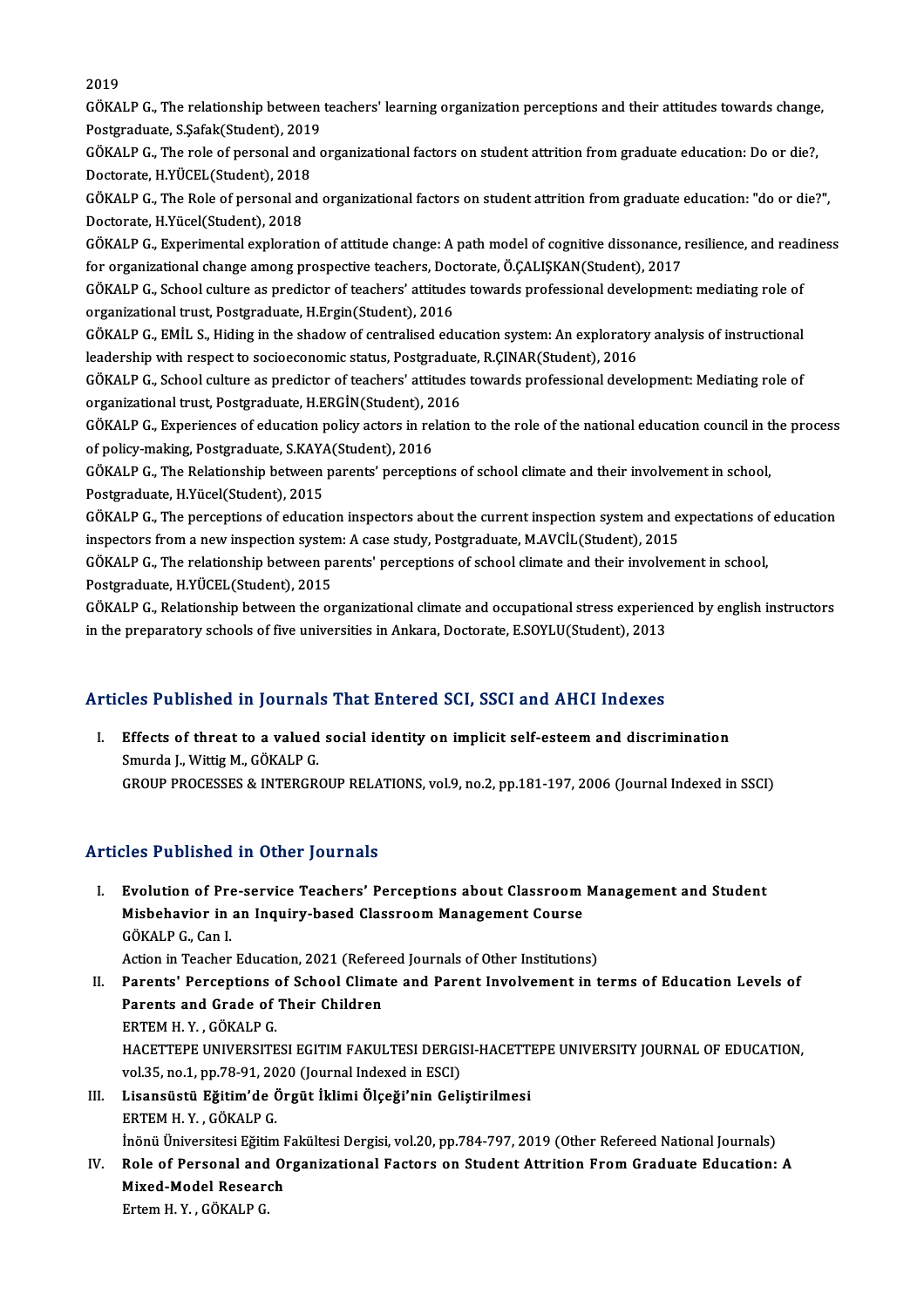JOURNAL OF COLLEGE STUDENT RETENTION-RESEARCH THEORY & PRACTICE, 2019 (Journal Indexed in ESCI)<br>Velilerin Olul İl-limi Algısı Ölseği nin Türkee ve Uyarlanması

- JOURNAL OF COLLEGE STUDENT RETENTION-RESEARCH THEORY &<br>V. Velilerin Okul İklimi Algısı Ölçeği nin Türkçe ye Uyarlanması<br>FRTEM H. X. GÖYALR G JOURNAL OF COLLEGE ST<br>Velilerin Okul İklimi A<br>ERTEM H.Y. , GÖKALP G.<br>Abi Erman Üniversitesi Kr V. Velilerin Okul İklimi Algısı Ölçeği nin Türkçe ye Uyarlanması<br>ERTEM H. Y. , GÖKALP G.<br>Ahi Evran Üniversitesi Kırşehir Eğitim Fakültesi Dergisi, vol.18, pp.155-173, 2017 (Other Refereed National<br>Journals) ERTEM H Y , GÖKALP G Ahi Evran Üniversitesi Kırşehir Eğitim Fakültesi Dergisi, vol.18, pp.155-173, 2017 (Other Refereed Nati Journals)<br>VI. Fizik Eğitimi Araştırma Görevlilerinin yeni fizik öğretimprogramı 2013 Hakkındaki algıları<br>ERTEM H. Y. G
- Journals)<br>Fizik E<mark>ğitimi Araştırm</mark>.<br>ERTEM H.Y., GÖKALP G.<br>Abant İzzet Payçal Üniyel Fizik Eğitimi Araştırma Görevlilerinin yeni fizik öğretimprogramı 2013 Hakkındaki algıları<br>ERTEM H. Y. , GÖKALP G.<br>Abant İzzet Baysal Üniversitesi Eğitim Fakültesi Dergisi, vol.16, pp.95-120, 2016 (Refereed Journals of Oth

ERTEM H.Y.<br>Abant İzzet B<br>Institutions)<br>Okul 4 Duve Institutions)<br>VII. Okul 4 Duvar 1 Kiriş Mi

- GÖKALPG.,PEKERİÇLİM.K. ,EMİL S. ODTÜLÜ, 2014 (National Non-Refereed Journal)
- GÖKALP G., PEKERİÇLİ M. K. , EMİL S.<br>ODTÜLÜ, 2014 (National Non-Refereed Journal)<br>VIII. Exploring Effective Support Practices for doctoral students s degree completion<br>Jimener v West L. GÖKALB G. VolajaBana E. Ejseber L. G ODTÜLÜ, 2014 (National Non-Refereed Journal)<br>Exploring Effective Support Practices for doctoral studer<br>Jimenez y West I., GÖKALP G., ValejoPena E., Fischer L., Gupton J.<br>Cellege Student Journal vol 45, nn 210, 222, 2011 (R Exploring Effective Support Practices for doctoral students s degree completion<br>Jimenez y West I., GÖKALP G., ValejoPena E., Fischer L., Gupton J.<br>College Student Journal, vol.45, pp.310-323, 2011 (Refereed Journals of Oth Jimenez y West I., GÖKALP G., ValejoPena E., Fischer L., Gupto<br>College Student Journal, vol.45, pp.310-323, 2011 (Refereed<br>IX. Effective Strategies for Supporting Doctoral Students<br>Impere L. GÖKALP G.

# College Student Journal, vol.45, pp.310-323, 2011 (Refereed Journals of Other Institutions)<br>IX. Effective Strategies for Supporting Doctoral Students<br>Jimenez I., GÖKALP G. Effective Strategies for Supporting Doctoral Students<br>Jimenez I., GÖKALP G.<br>The International Journal of Diversity in Organizations, Communities Nations, vol.11, no.2, pp.11-20, 2011

Jimenez I., GÖKALP G.<br>The International Journal of Diversity in (<br>(Refereed Journals of Other Institutions) (Refereed Journals of Other Institutions)<br>Books & Book Chapters

## I. Turkey

GökalpG.

Turkey<br>Gökalp G.<br>in: The Making of Doctoral Supervisors International Case Studies of Practice, Stan Taylor,Margaret Kiley,Karri A.<br>Holloy, Editor, Boutledge, London (Now York, Ovford, np.175-192-2021 Gökalp G.<br>in: The Making of Doctoral Supervisors International Case Studies of Prac<br>Holley, Editor, Routledge, London/New York , Oxford, pp.175-182, 2021<br>Öğretmen adaylarının kariyer planlaması, bir ihtiyes analizi salıs I . öğretmen adaylarının kariyer planlaması: bir ihtiyaç analizi çalışması

Holley, Editor, Routledge, London/New Yo<br>öğretmen adaylarının kariyer planlam<br>ERTEM H. Y. , ENGİN DEMİR C., GÖKALP G.<br>in: eğitim vönetimi anastumaları ressarek i öğretmen adaylarının kariyer planlaması: bir ihtiyaç analizi çalışması<br>ERTEM H. Y. , ENGİN DEMİR C., GÖKALP G.<br>in: eğitim yönetimi araştırmaları-research in educational administration, Sadegül Akbaba-Altun, Deniz Örücü, Ka ERTEM H. Y. , ENGİN DEMİR C., GÖKALP G.<br>in: eğitim yönetimi araştırmaları-research in educational administration, Sadegül Ak<br>Beycioğlu, Yaşar Kondakçı, Serkan koşar, Editor, pegem, Ankara, pp.221-232, 2017<br>Öğnetmen, Adevla in: eğitim yönetimi araştırmaları-research in educational administration, Sadeg<br>Beycioğlu, Yaşar Kondakçı, Serkan koşar, Editor, pegem, Ankara, pp.221-232, 2<br>III. Öğretmen Adaylarının Kariyer Planlaması bir ihtiyaç analizi

# Beycioğlu, Yaşar Kondakçı, Serkan koşar, Editor, pegem, Ankara, pp.221-232, 2017<br>Öğretmen Adaylarının Kariyer Planlaması bir ihtiyaç analizi çalışması<br>ERTEM H. Y., ENGİN DEMİR C., GÖKALP G.<br>in: Eğitim Yönetimi Araştırmalar III. Öğretmen Adaylarının Kariyer Planlaması bir ihtiyaç analizi çalışması ERTEM H. Y., ENGIN DEMIR C., GÖKALP G.<br>in: Eğitim Yönetimi Araştırmaları, , Editor, P.<br>IV. Crisis in Schools and Decision Making

in: Eğitim Yönetimi Araştırm<br>Crisis in Schools and Dee<br>Gökalp G., Ulu Yalçınkaya A.<br>in: Crisis Counseling Prof. D Gökalp G., Ulu Yalçınkaya A.

in: Crisis Counseling, Prof. Dr. Özgür Erdur Baker,Doç. Dr. Türkan Doğan, Editor, Pegem A Yayıncılık, Ankara,<br>pp.111-136, 2016 in: Crisis Counseling, Prof. Dr. Özgür Erdur Baker,Doç. Dr. Tür<br>pp.111-136, 2016<br>V. Cifteler, Cifteler Village Institute (Turkey 1937-1954)

pp.111-136<br><mark>Cifteler, C</mark><br>GÖKALP G.<br>in: <sup>Rodogog</sup>

Cifteler, Cifteler Village Institute (Turkey 1937-1954)<br>GÖKALP G.<br>in: Pedagogies and Curriculums to Re imagine Public Education Transnational Tales of Hope and Resistance,<br>Redrigues Encerna Editor Springer, Singapere, pp.1 GÖKALP G.<br>in: Pedagogies and Curriculums to Re imagine Public Education Tra<br>Rodriguez Encarna, Editor, Springer, Singapore, pp.127-140, 2015<br>Effects of Stress on Teashor Desision Making. Rodriguez Encarna, Editor, Springer, Singapore, pp.127-140, 2015

VI. Effects of Stress on Teacher Decision Making<br>GÖKALP G.

Effects of Stress on Teacher Decision Making<br>GÖKALP G.<br>in: International Perspectives on Teacher Stress, Christopher J. McCarthy, Richard G Lambert, Annettee Ullrich,<br>Editor Information Ace Publishing ING, Charlettetour, n GÖKALP G.<br>in: International Perspectives on Teacher Stress, Christopher J. McCarthy<br>Editor, Information Age Publishing, INC., Charlottetown, pp.69-94, 2012

# Editor, Information Age Publishing, INC., Charlottetown, pp.69-94, 2012<br>Refereed Congress / Symposium Publications in Proceedings

I. Deploying Video-supported Expertise-based training (XBT) to Enhance Pre-service Teachers'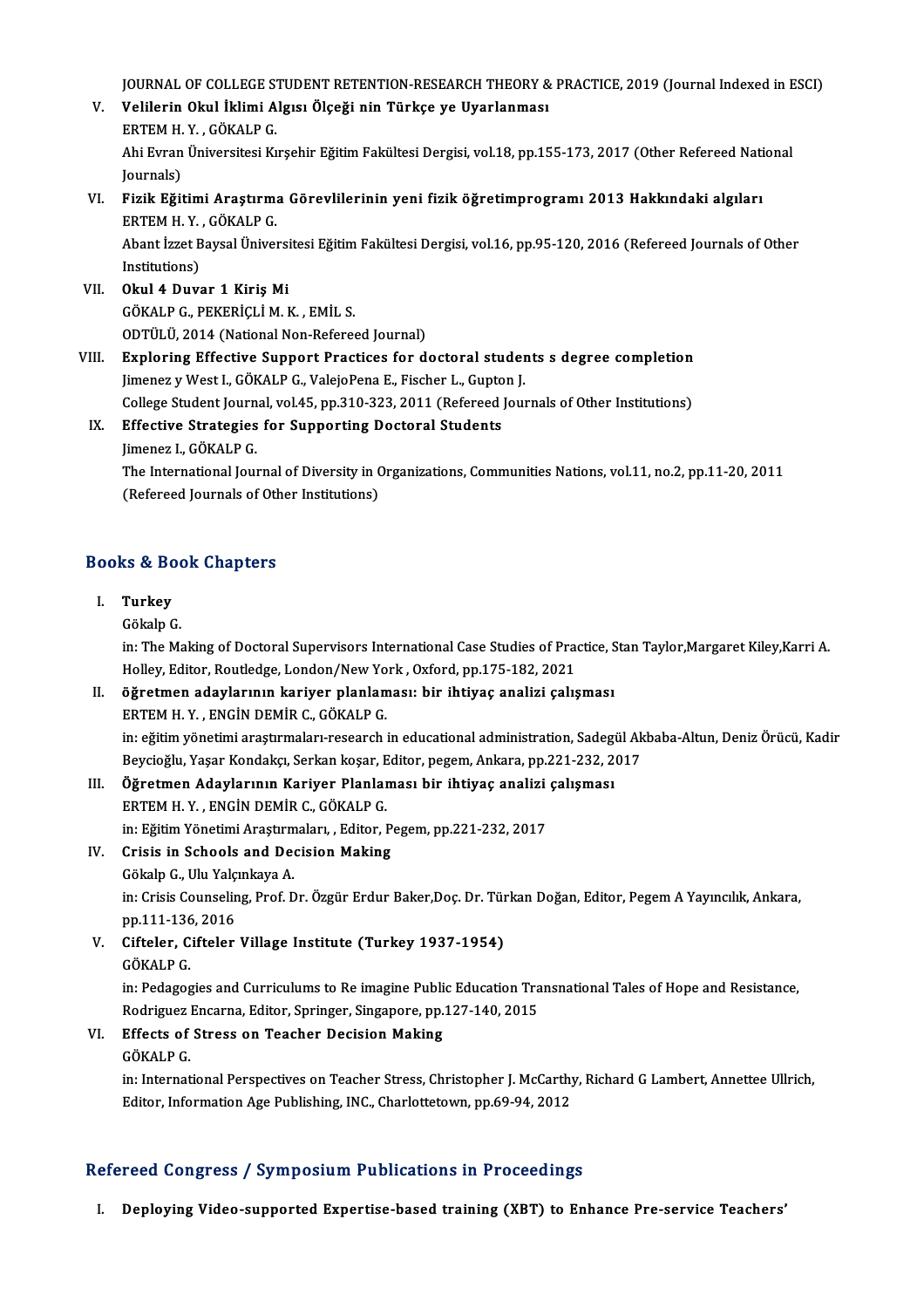Classroom Management Awareness<br>SAHIN L.CÖVALR.C Classroom Manage<br>ŞAHİN İ., GÖKALP G.<br>Teasber Edusstier B Classroom Management Awareness<br>ŞAHİN İ., GÖKALP G.<br>Teacher Education Policy in Europe TEPE 2019, Krakow, Poland, 16 - 18 May 2019<br>Different Situations, Different Voises: Attributions of Student Attrition SAHİN İ., GÖKALP G.<br>Teacher Education Policy in Europe TEPE 2019, Krakow, Poland, 16 - 18 May 20.<br>II. Different Situations, Different Voices: Attributions of Student Attrition Teacher Education Policy<br>Different Situations, D<br>ERTEM H.Y., GÖKALP G.<br>IUEC 2018, Kavseri Turk Different Situations, Different Voices: Attribu<br>ERTEM H. Y. , GÖKALP G.<br>IHEC 2018, Kayseri, Turkey, 11 - 13 October 2018<br>Knowledge production of inclusion and excl ERTEM H. Y. , GÖKALP G.<br>IHEC 2018, Kayseri, Turkey, 11 - 13 October 2018<br>III. Knowledge production of inclusion and exclusion in education in Turkey: A content analysis of<br>researsh on lay sensents **IHEC 2018, Kayseri, Turkey, 1<br>Knowledge production of<br>research on key concepts<br>KAVA KASIKCLS, EPTEM H. V** Knowledge production of inclusion ar<br>research on key concepts<br>KAYA KAŞIKCI S., ERTEM H. Y. , GÖKALP G.<br>FCEP 2018. Bekane, İtaly 4., 07 Santamba research on key concepts<br>KAYA KAŞIKCI S., ERTEM H. Y. , GÖKALP G.<br>ECER 2018, Bolzano, Italy, 4 - 07 September 2018<br>Student attrition from graduate education: d KAYA KAŞIKCI S., ERTEM H. Y. , GÖKALP G.<br>ECER 2018, Bolzano, Italy, 4 - 07 September 2018<br>IV. Student attrition from graduate education: different departments and different voices<br>ERTEM H. Y. CÖKALR C. ECER 2018, Bolzano, Italy<br>Student attrition from<br>ERTEM H. Y. , GÖKALP G.<br>ECEP 2018, Bolzano, Italy Student attrition from graduate education: d<br>ERTEM H.Y., GÖKALP G.<br>ECER 2018, Bolzano, Italy, 4 - 07 September 2018<br>The Develemment of Organizational Climate ( ERTEM H. Y., GÖKALP G.<br>ECER 2018, Bolzano, Italy, 4 - 07 September 2018<br>V. The Development of Organizational Climate Scale: What about Graduate Education?<br>FRTEM H. Y., GÖKALR G. ECER 2018, Bolzano, Italy<br>The Development of O<br>ERTEM H.Y. , GÖKALP G.<br>ECEP 2018, Bolzano, Italy The Development of Organizational Climate !<br>ERTEM H. Y. , GÖKALP G.<br>ECER 2018, Bolzano, Italy, 4 - 07 September 2018<br>Okullande Kriz ve Karar Vermenin Değal Kar ERTEM H. Y. , GÖKALP G.<br>ECER 2018, Bolzano, Italy, 4 - 07 September 2018<br>VI. Okullarda Kriz ve Karar Vermenin Doğal Karar Verme Modeli Çerçevesinde İncelenmesi<br>GÖKALR G. III ILYALGINKAYA A ECER 2018, Bolzano, Italy, 4 - 07<br>**Okullarda Kriz ve Karar Vern<br>GÖKALP G., ULU YALÇINKAYA A.<br>THE 12 TH INTERNATIONAL CON** Okullarda Kriz ve Karar Vermenin Doğal Karar Verme Modeli Çerçevesinde İncelenmesi<br>GÖKALP G., ULU YALÇINKAYA A.<br>THE 13 TH INTERNATIONAL CONGRESS ON EDUCATIONAL ADMINISTRATION, Sivas, Turkey, 10 - 12 May 2018,<br>vol 1 GÖKA<br>THE 1<br>vol.1<br>E<del>žiti</del>: THE 13 TH INTERNATIONAL CONGRESS ON EDUCATIONAL ADMINISTRATION<br>vol.1<br>VII. Eğitim Politikaları çalışmalarında araştırma Eğilimleri: İçerik Analizi<br>KANA KASIKÇI S. CÖKALR C vol.1<br>VII. Eğitim Politikaları çalışmalarında araştırma Eğilimleri: İçerik Analizi<br>KAYA KAŞIKCI S., GÖKALP G. Eğitim Politikaları çalışmalarında araş<br>KAYA KAŞIKCI S., GÖKALP G.<br>UEYK 13, Sivas, Turkey, 10 - 12 May 2018<br>Lisansüstü Eğitim'de Örgütsel İklim KAYA KAŞIKCI S., GÖKALP G.<br>UEYK 13, Sivas, Turkey, 10 - 12 May 2018<br>VIII. Lisansüstü Eğitim'de Örgütsel İklim , Örgütsel Bağlılık ve Ayrılma Niyetleri Üzerine Bir Yapısal Eşitlik<br>Medellemesi UEYK 13, Sivas<br>Lisansüstü E<sub>i</sub><br>Modellemesi<br><sup>Ертем и У</sup> Lisansüstü Eğitim'de (<br>Modellemesi<br>ERTEM H.Y.,GÖKALP G.<br>UEVK12 Sives Turkey 1 Modellemesi<br>ERTEM H. Y. , GÖKALP G.<br>UEYK13, Sivas, Turkey, 12 - 14 May 2018 ERTEM H. Y. , GÖKALP G.<br>UEYK13, Sivas, Turkey, 12 - 14 May 2018<br>IX. Exploring Attitude Change through Manipulation: Are Teacher Candidates Ready for the Upcoming<br>Educational Change Attemnt? UEYK13, Sivas, Turkey, 12 - 14 Ma<br>Exploring Attitude Change thr<br>Educational Change Attempt?<br>CALISKANÖ CÖKALB C Educational Change Attempt?<br>CALISKAN Ö., GÖKALP G. AERA 2018, New-York, United States Of America, 13 - 17 April 2018 CALISKAN Ö., GÖKALP G.<br>AERA 2018, New-York, United States Of America, 13 - 17 April 2018<br>X. Role of Organizational Factors on Student Attrition from Graduate Education in Turkey AERA 2018, New-York, U<br>Role of Organizational<br>ERTEM H. Y. , GÖKALP G.<br>AERA 12 - 17 April 2019 Role of Organizational<br>ERTEM H.Y., GÖKALP G.<br>AERA, 13 - 17 April 2018<br>Traiastaries of Change ERTEM H. Y. , GÖKALP G.<br>AERA, 13 - 17 April 2018<br>XI. Trajectories of Change in Pre-service Teachers' Perceptions of Student Misbehavior in the<br>Classroom AERA, 13 - 17<br>Trajectories<br>Classroom<br>SAHIN L.CÖL Trajectories of Ch<br>Classroom<br>ŞAHİN İ., GÖKALP G.<br>INHEPE Conference Classroom<br>ŞAHİN İ., GÖKALP G.<br>INHERE Conference 2018, Munich, Germany, 8 - 09 March 2018<br>The Losalization of Scientific Besearch Mathodologies: G \$AHİN İ., GÖKALP G.<br>INHERE Conference 2018, Munich, Germany, 8 - 09 March 2018<br>XII. The Localization of Scientific Research Methodologies: Cases from the field of Education<br>Administration INHERE Conferen<br>The Localization<br>Administration<br>CÖYALB C. CÖYT The Localization of Scientif<br>Administration<br>GÖKALP G., GÖKTÜRK AĞIN D.<br>The 2nd International Higher I Administration<br>GÖKALP G., GÖKTÜRK AĞIN D.<br>The 2nd International Higher Education Studies Conference, Antalya, Turkey, 12 - 14 October 2017<br>lisangüstü, öğrengilerin ekademik destek ihtiyasları GÖKALP G., GÖKTÜRK AĞIN D.<br>The 2nd International Higher Education Studies Conference<br>XIII. Iisansüstü öğrencilerin akademik destek ihtiyaçları<br>CÖKALB C. ERTEM H V. Əldəsu i The 2nd International Higher Educa<br>Iisansüstü öğrencilerin akadem<br>GÖKALP G., ERTEM H. Y. , oldaç y. i.<br>IUEC2017. Antalya Turkay 12, . 14 lisansüstü öğrencilerin akademik destek ihti<br>GÖKALP G., ERTEM H. Y. , oldaç y. i.<br>IHEC2017, Antalya, Turkey, 12 - 14 October 2017<br>Learning Besearsh Hebitue: Tribes and Terr GÖKALP G., ERTEM H. Y. , oldaç y. i.<br>IHEC2017, Antalya, Turkey, 12 - 14 October 2017<br>XIV. Learning Research Habitus: Tribes and Territories in the Field of Educational Administration<br>CÖVTÜPK AČIN D. CÖKALR C IHEC2017, Antalya, Turkey, 12 - 14 October 2017<br>Learning Research Habitus: Tribes and Terr<br>GÖKTÜRK AĞIN D., GÖKALP G. Learning Research Habitus: Tribes and Territories in the Field o<br>GÖKTÜRK AĞIN D., GÖKALP G.<br>The European Conference of Educational Research, 22 - 25 August 2017<br>berriers to assedemis freedom: a bettem un annreash through a XV. barriers to academic freedom: a bottom up approach through systematic review<br>ERTEM H.Y., GÖKALP G., KAYA KAŞIKCI S. The European Conference of Educational Research, 22 - 25 August 2017 ECER2017,Kopenhag,Denmark,22 -25August2017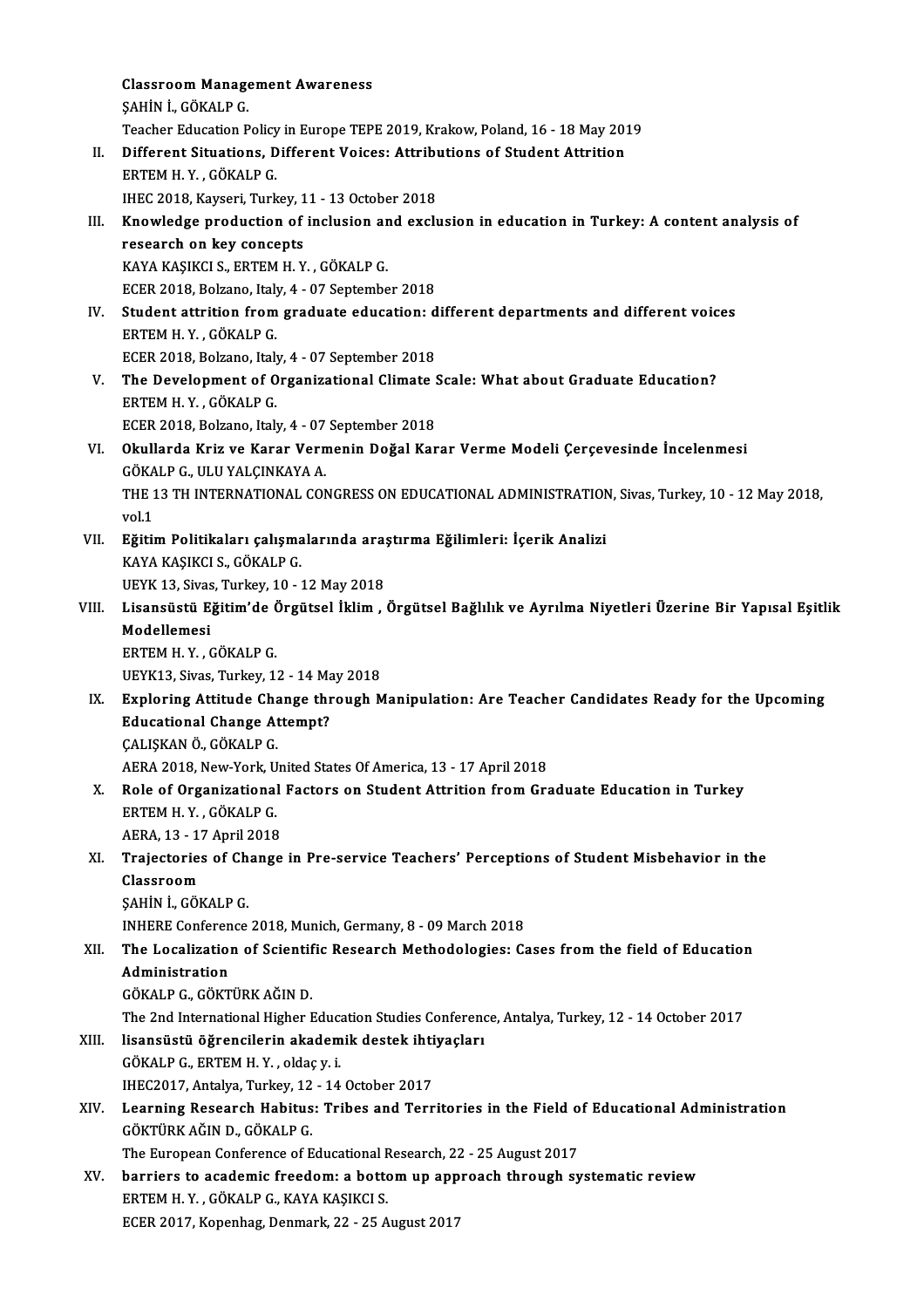| XVI.        | how well school climate predicts parent involvement                                                            |
|-------------|----------------------------------------------------------------------------------------------------------------|
|             | ERTEM H.Y., GÖKALP G.                                                                                          |
|             | ECER 2017, kopenhag, Denmark, 22 - 25 August 2017                                                              |
| XVII.       | bölgesel eşitsizliklerin ekonomik temelleri: eğitime yansımalar                                                |
|             | ERTEM H.Y., ENGIN DEMIR C., GÖKALP G.                                                                          |
|             | UEYK12, Ankara, Turkey, 11 - 13 May 2017                                                                       |
| XVIII.      | Öğretmen adaylarının kariyer planlaması: bir ihtiyaç analizi çalışması                                         |
|             | ERTEM H.Y., ENGIN DEMIR C., GÖKALP G.                                                                          |
|             | UEYK12, Ankara, Turkey, 11 - 13 May 2017                                                                       |
| XIX.        | velilerin eğitim düzeyleri ile çocuklarının öğrenim kademesinin velilerin okul iklimi ve veli katılımı         |
|             |                                                                                                                |
|             | algısına etkisi<br>ERTEM H.Y., GÖKALP G.                                                                       |
|             |                                                                                                                |
|             | UEYK12, Ankara, Turkey, 11 - 13 May 2017                                                                       |
| XX.         | John Dewey and the History of Teacher Education in Turkey                                                      |
|             | GÖKALP G, YILDIRIM A.                                                                                          |
|             | EUROPEAN EDUCATIONAL RESEARCH ASSOCIATION CONFERENCE (ECER 2016), Dublin, Ireland, 23 - 26 August<br>2016      |
| XXI.        | The Policy making Process of 4 4 4 Intermittent Education Reform in Turkey                                     |
|             | KAYA KAŞIKCI S., GÖKALP G.                                                                                     |
|             | European Council of Educational Research, 23 - 26 August 2016                                                  |
| XXII.       | John Dewy and the History of Teacher Education in Turkey                                                       |
|             | GÖKALP G., YILDIRIM A.                                                                                         |
|             |                                                                                                                |
|             | European Council of Educational Research, 23 - 26 August 2016                                                  |
| XXIII.      | Eğitim denetmenlerinin var olan teftiş sistemi ile ilgili algıları ve yeni bir teftiş sisteminden              |
|             | beklentileri: Bir durum çalışması                                                                              |
|             | Avcil Uyar M., GÖKALP G.                                                                                       |
|             | UEYK 11, Turkey, 12 - 14 May 2016                                                                              |
| <b>XXIV</b> | Şuraların Eğitim Politikası Geliştirme Sürecindeki Rolü Üzerine Eğitim Politikası Aktörlerinin                 |
|             | Denevimleri                                                                                                    |
|             | KAYA KAŞIKCI S., GÖKALP G.                                                                                     |
|             | 11. Ulusal Eğitim Yönetimi Kongresi, Turkey, 12 - 14 May 2016                                                  |
| XXV.        | Sayıların Dili Lisansüstü Eğitimde Okul Terki                                                                  |
|             | ERTEM H.Y., GÖKALP G.                                                                                          |
|             | 11. Ulusal Eğitim Yönetimi Kongresi, İzmir, Turkey, 12 - 14 May 2016                                           |
| XXVI.       | Relationship between School Climate Perceptions of Parents and thewir involvement in schooling                 |
|             | ERTEM H.Y., GÖKALP G.                                                                                          |
|             | American Educational Research Association 2015 Annual Meeting, 16 - 20 April 2015                              |
| XXVII.      | Experience of Being a Future Facultyu Development Program Research Assistant at a large                        |
|             | university in Turkey                                                                                           |
|             | GÖKALP G., ÇALIŞKAN Ö., ZAYİM KURTAY M., ERTEM H. Y. , KAYA KAŞIKCI S.                                         |
|             | American Educational Research Association 2015 Annual Meeting, Şikago, United States Of America, 16 - 20 April |
|             | 2015                                                                                                           |
| XXVIII.     | Re claiming New Public Grounds for our Public Imagination Transnational Tales of Hope and                      |
|             | ResistanceSymposium                                                                                            |
|             | GÖKALP G                                                                                                       |
|             | AMERICAN ASSOCIATION FOR THEADVANCEMENT OF CURRICULUM STUDIES (AAACS), Sikago, United States Of                |
|             | America, 13 - 16 April 2015                                                                                    |
| XXIX.       | Examining problems research assistants face as they are groomed to become academicians in newly                |
|             | established universities in Turkey.                                                                            |
|             | GÖKALP G., KAYA KAŞIKCI S., ÇINAR R. F.                                                                        |
|             | ECER 2014, 4 - 10 September 2014                                                                               |